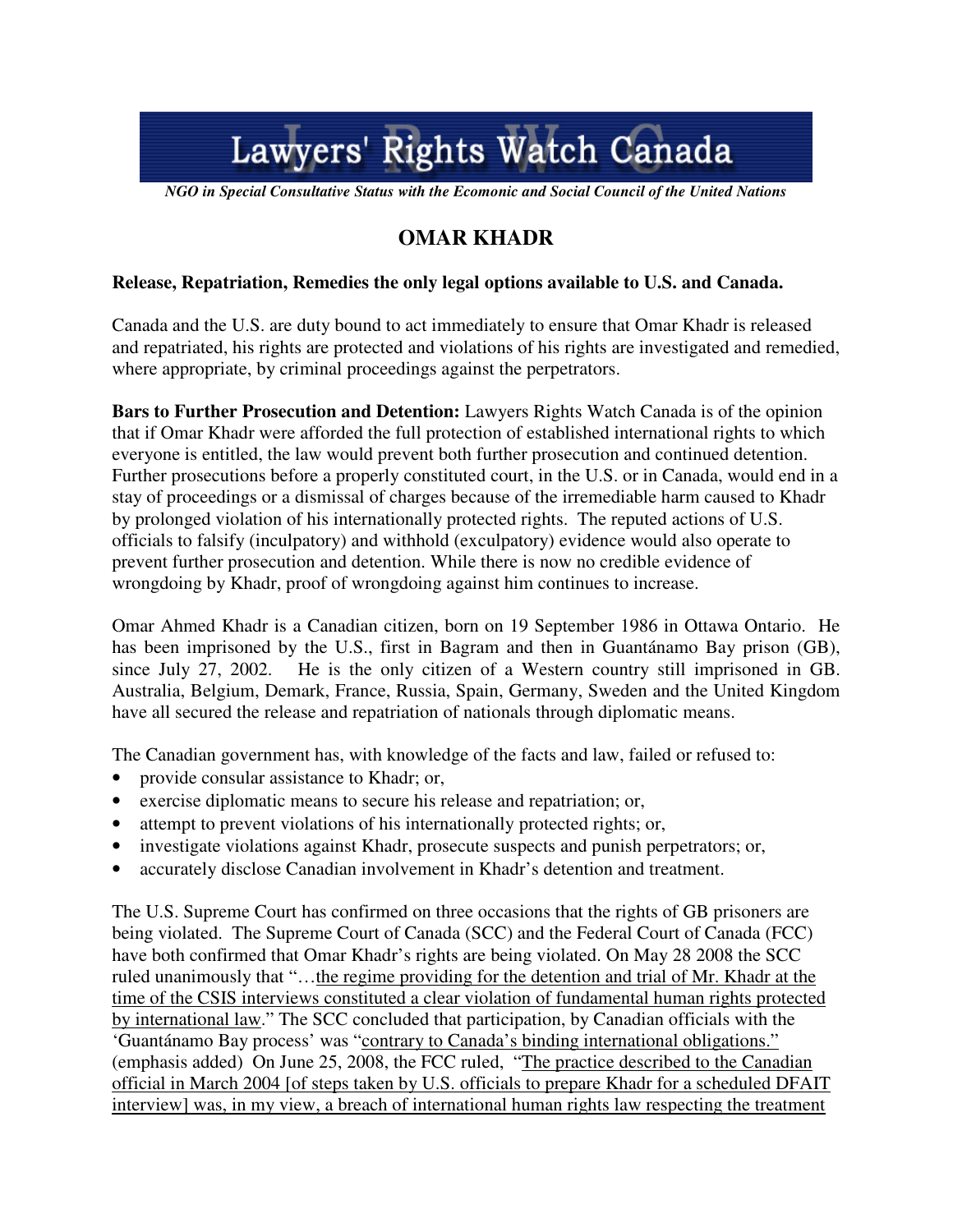of detainees under UNCAT [CAT] and the 1949 Geneva Conventions. Canada became implicated in the violation when the DFAIT official was provided with the redacted information and chose to proceed with the interview." (emphasis added)

**Rights Violations:** U.S. detention and treatment violates Khadr's rights to, inter alia: liberty, freedom from torture and other cruel, inhuman and degrading treatment and punishment; freedom from arbitrary detention; freedom from prosecution for *ex post facto* offences (offences created after the acts are alleged to have been committed); habeas corpus; due process; timely and confidential access to counsel of choice; trial before an independent and impartial tribunal; a fair trial and the right to be treated as a child. Many of these violations are themselves crimes under both international and Canadian law. A few of the international instruments violated by U.S. detention and treatment of Khadr since July 2002 are: CAT, *Convention on the Rights of the Child,* Optional *Protocol to the Convention on the Rights of the Child on the Involvement of Children in Armed Conflict, The Paris Principles: Principles and Guidelines on Children Associated with Armed Forces or Armed Groups*<sup>1</sup> *,* Hague *Regulations of 1907, annexed to Hague Convention No. 4*, Geneva Conventions, *International Covenant of Civil and Political Rights; Universal Declaration of Human Rights* and the *Rome Statute of the International Criminal Court.*

**Detention:** On July 27, 2002, at the age of 15, he was captured after a four-hour ground and air assault by U.S. forces on a compound in the village of Ayub Khey, Afghanistan and has been imprisoned since that time. The U.S. detained Khadr, first under the purported authority of the orders of then U.S. President Bush made November 13 2001 and February 2 2002, and, since October 2006, under the authority of the *Military Commissions Act 2006* (MCA). Khadr's detention is not sanctioned by any international law. During his imprisonment, he has never been segregated from adults or otherwise been afforded the special treatment to which children are entitled by law.

**Treatment:** Full details of Khadr's treatment at Bagram and GB are not yet known because of U.S. secrecy that has prevented proper review by courts and the public. Available evidence indicates that Khadr has suffered physical and psychological injury as a result of prolonged and relentless exposure to torture and other intolerable and illegal treatment. It is noteworthy that while at Bagram, Khadr was subjected to the 'interrogation techniques' of Sgt Clause: techniques that killed one Bagram prisoner and severly injured two others. Manfred Nowak, United Nations Special Rapporteur on Torture has confirmed that prolonged sleep deprivation, such as used on Khadr at GB, is torture as defined and prohibited by CAT.

**Charges:** In November of 2005, more than three years after his arrival at Guantánamo Bay, Khadr was charged, as an 'unprivileged belligerent' with: conspiracy, murder, attempted murder and aiding the enemy. U.S. claims that Khadr was the sole survivor of the U.S. attack and had been witnessed throwing a grenade that killed a member of the U.S. military have since been proven false. Before the charges could be heard, the U.S. Supreme Court ruled, in *Hamdan v. Rumsfeld,* 548 U.S. 557 (2006) that the military commission process violated both the *U.S. Uniform Code of Military Justice* and Common Article 3 of the all four Geneva Conventions. Following *Hamdan,* the MCA was enacted and in April 2007, Khadr was charged under the

 $\overline{a}$